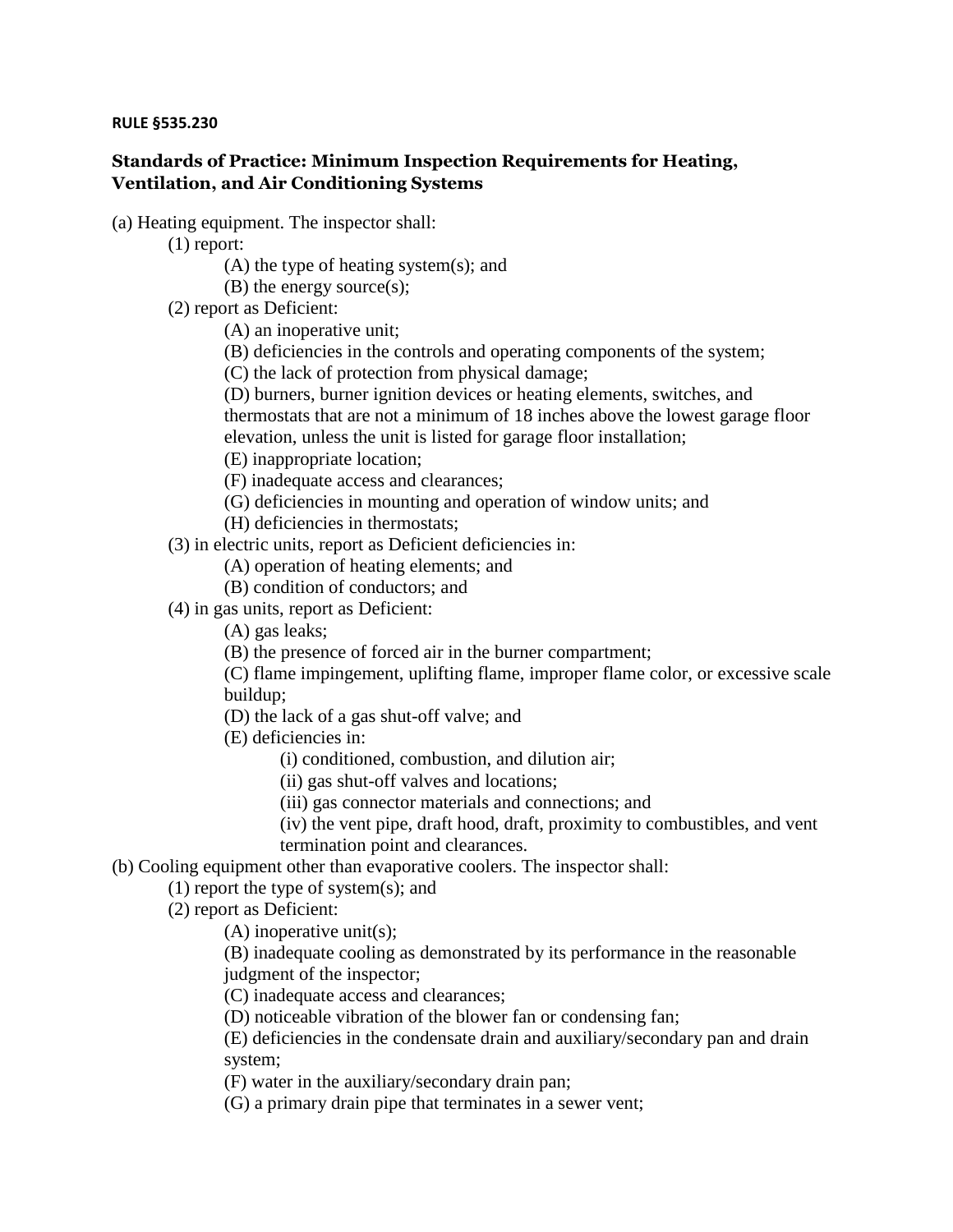(H) missing or deficient refrigerant pipe insulation;

(I) dirty evaporator or condensing coils, where accessible;

(J) damaged casings on the coils;

(K) a condensing unit lacking adequate clearances or air circulation or that has deficiencies in the condition of fins, location, levelness, or elevation above ground surfaces;

(L) deficiencies in mounting and operation of window or wall units; and

(M) deficiencies in thermostats.

(c) Evaporative coolers. The inspector shall:

(1) report:

(A) type of system(s) (one- or two-speed);

(B) the type of water supply line; and

(C) winterized units that are drained and shut down; and

(2) report as Deficient:

(A) inoperative units;

(B) inadequate access and clearances;

(C) corrosive and mineral build-up or rust damage/decay at the pump, louvered panels, water trays, exterior housing, or the roof frame;

(D) less than a one-inch air gap between the water discharge at the float and water level in the reservoir;

(E) corrosion, decay, or rust on the pulleys of the motor or blower;

(F) the lack of a damper; and

(G) deficiencies in the:

(i) function of the pump;

(ii) interior housing, the spider tubes, tube clips, bleeder system;

(iii) blower and bearings;

(iv) float bracket;

(v) fan belt;

(vi) evaporative pad(s);

(vii) installation and condition of the legs on the roof rails and fasteners to the roof structure and the unit;

(viii) roof jack; and

(ix) thermostats.

(d) Duct system, chases, and vents. The inspector shall report as Deficient:

(1) damaged ducting or insulation, improper material, or improper routing of ducts;

(2) the absence of air flow at accessible supply registers in the habitable areas of the structure;

(3) improper or inadequate clearance from the earth; and

(4) deficiencies in:

(A) duct fans;

(B) filters;

(C) grills or registers;

(D) the location of return air openings; and

(E) gas piping, sewer vents, electrical wiring, or junction boxes in the duct system, plenum(s), and chase(s).